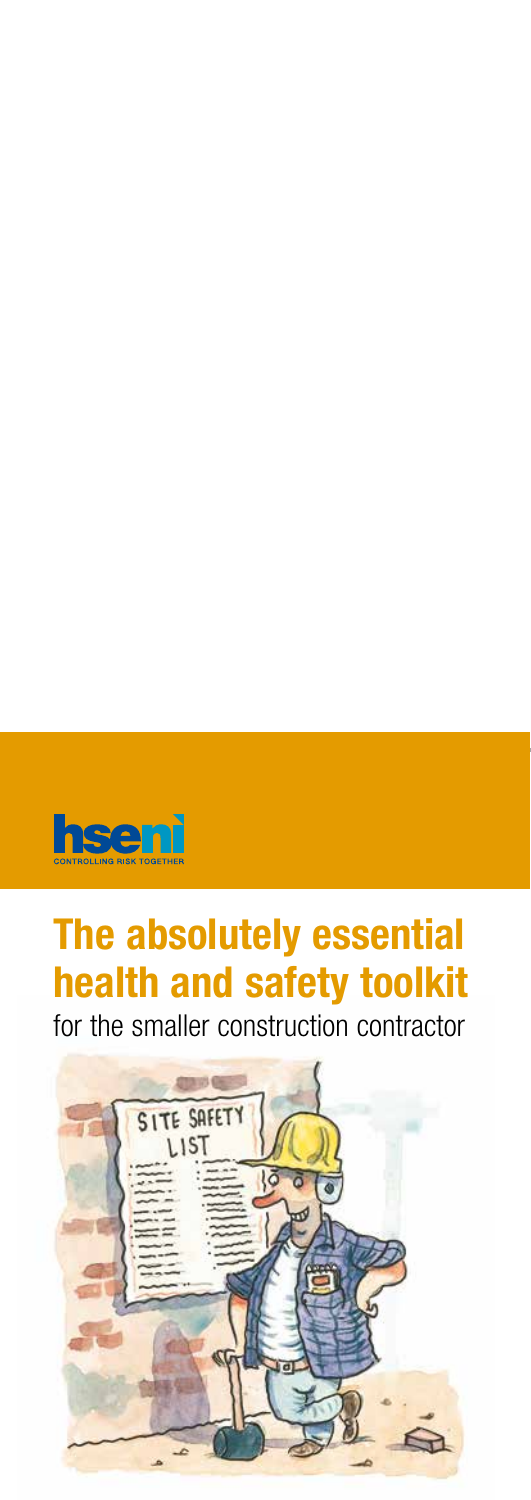

### **Turning concern into action**

This toolkit provides a ready checklist for health and safety problems on small construction sites. It will help you to manage or avoid them and to ensure your own health and safety as well as the health and safety of the people who work for you, your clients, and others such as the public. The toolkit also acts as a signpost to more detailed advice and for detailed advice on health in the construction industry contact www.buildhealthni.com. [Buildhealth is an industry led initiative to improve the health of workplaces in the construction industry].

If we all work together we can make the construction industry a healthier and safer place to work in.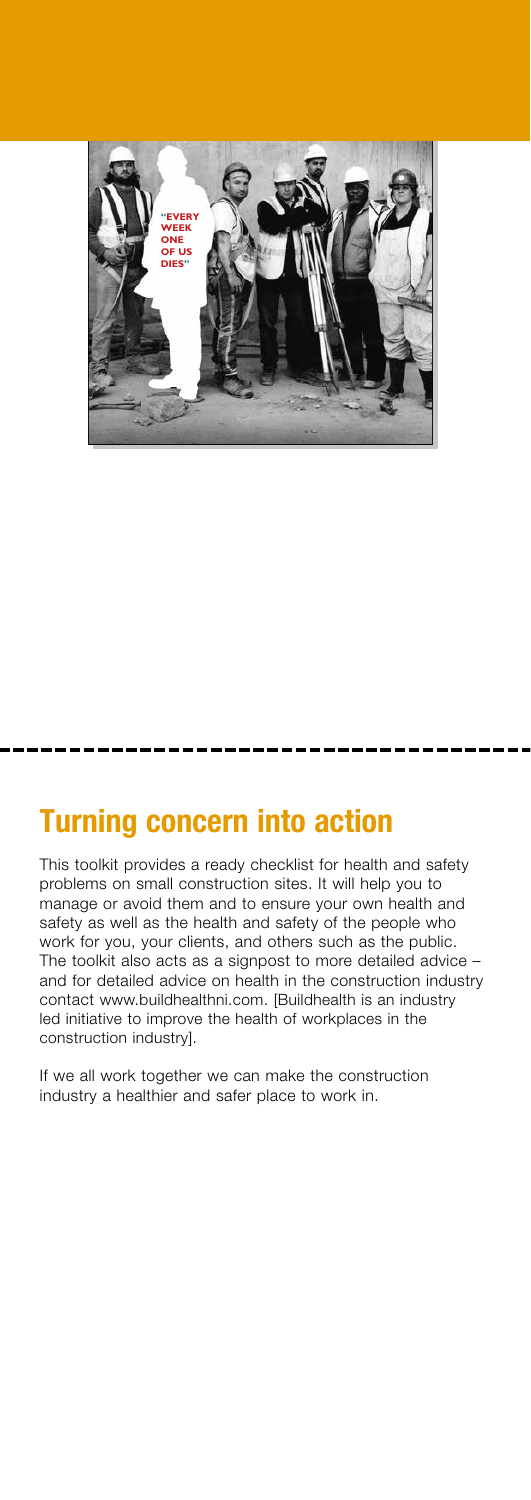# **Managing**

#### When managing your business, do you:

- give enough time to planning, organising and controlling your work?
- check what actually happens and stop dangerous practices?
- have someone to turn to if you need health and safety advice? (HSENI's Information and Advice Helpline – telephone  $0800 0320 121 -$  is there to help);
- take pride in your standards?
- think about health as well as safety risks it may help you to think of them as 'slow-acting' accidents.

#### *For more information, see:*

- **1** HSENI's website at www.hseni.gov.uk or HSE's website at www.hse.gov.uk/construction
- **2** Construction occupational health management essentials
- (COHME) website at www.hse.gov.uk/construction/healthrisks
- **3** Buildhealth www.buildhealthni.com

### **Reporting accidents**

If someone you employ, or who is working on your site, has an accident or work-related illness, make sure that you:

- Notify the Incident Contact Centre (see below) immediately if the accident is fatal or involves a major injury, such as a fracture, amputation or loss of sight.
- Report any work-related accident which results in more than three days off work.
- Report a case of occupational ill health when you receive a report of a diagnosed work-related illness.
- If a member of the public is killed or sent to hospital as a result of an accident on your site, then you should notify that too.

You can notify the Contact Centre:

- Online at www.hseni.gov.uk
- In writing, using the form in the RIDDOR (NI) 97 booklet, and then either faxing it on (028) 9023 5383, or posting it to: HSENI, 83 Ladas Drive, Belfast BT6 9FR Blank forms are also available on HSENI's website at www.hseni.gov.uk
- By telephone on (028) 9024 3249

#### *For more information, see free leaflets:*

 1. *RIDDOR (NI) 97 HSENI 11 08*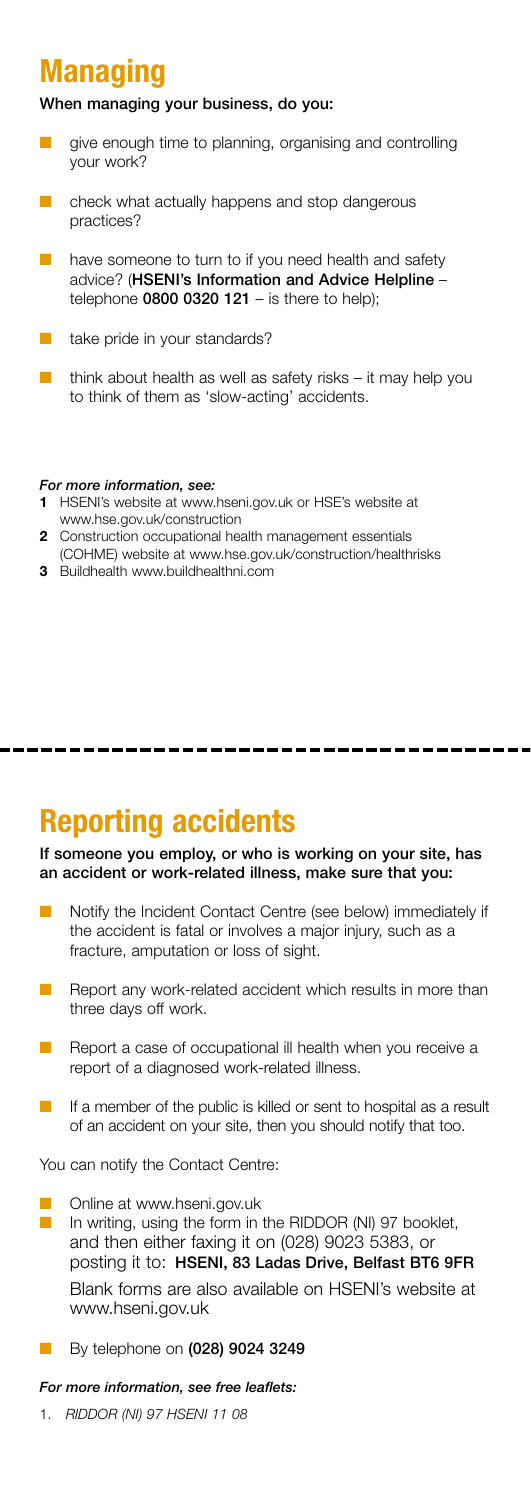# **Employing**

When you employ or control people doing work for you, do you make sure that:

- they are trained, competent and fit to do the job safely and without putting their own or others' health and safety at risk?
- they are properly supervised and given clear instructions?
- they have access to washing and toilet facilities?
- they have the right tools, equipment, plant and protective clothing?
- you talk about health and safety issues with them (or their representatives)?
- $\blacksquare$  vou have made arrangements for employees' health surveillance where required?

Note: *If a person working under your control and direction is treated as self-employed for tax and national insurance purposes, they may nevertheless be your employee for health and safety purposes. Whether they are employed or self-employed, you need to take action to protect people under your control.* 

#### *For more information, contact:*

Training organisations (eg the Construction Industry Training Board) or HSENI Information and Advice Helpline on 0800 0320 121

#### **Subcontracting**

#### When you subcontract work to others, do you:

- $\blacksquare$  check the health and safety performance of the people you plan to use?
- give them the health and safety information they need for the work?
- talk about the work with them before they start?
- make sure that you have provided everything you agreed (eg safe scaffolds, the right plant, access to welfare, etc)?
- $\blacksquare$  check their performance and remedy shortcomings?
- $\blacksquare$  Provide a copy of any demolition / refurbishment survey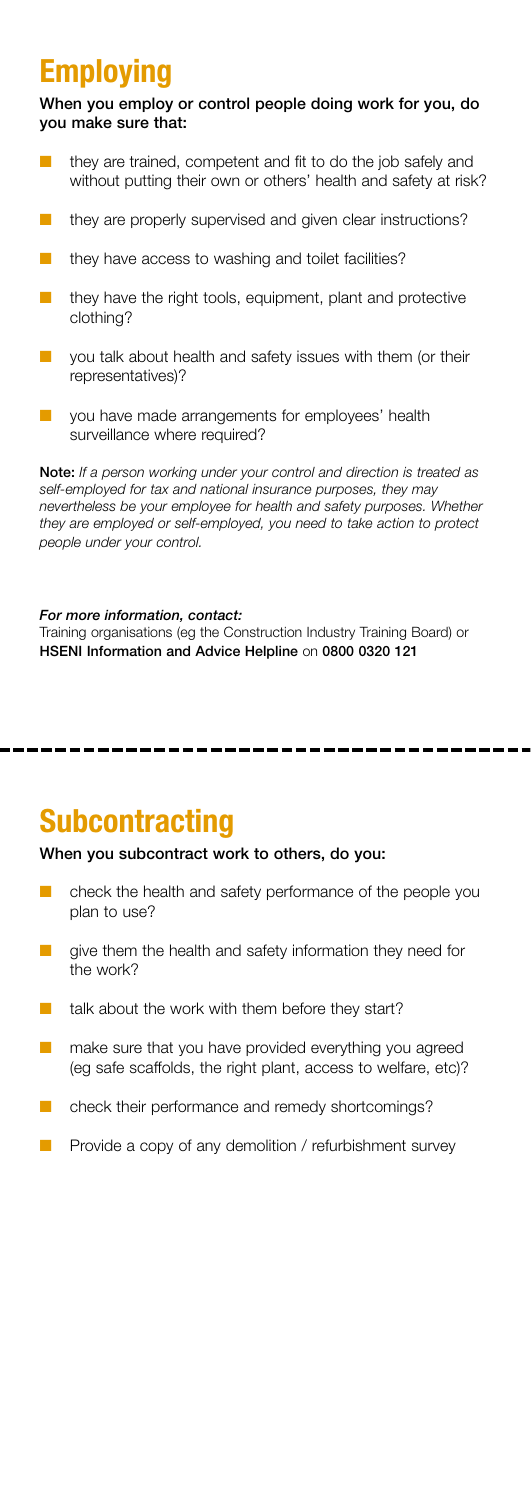

### **Site health and safety checklist**

The following pages provide you with an essential checklist of some of the hazards most commonly found on construction sites. The questions will help you decide whether your site is a safe and healthy place to work.

### **This is not a full list.**

Can everyone get to their place of work safely – and work there safely?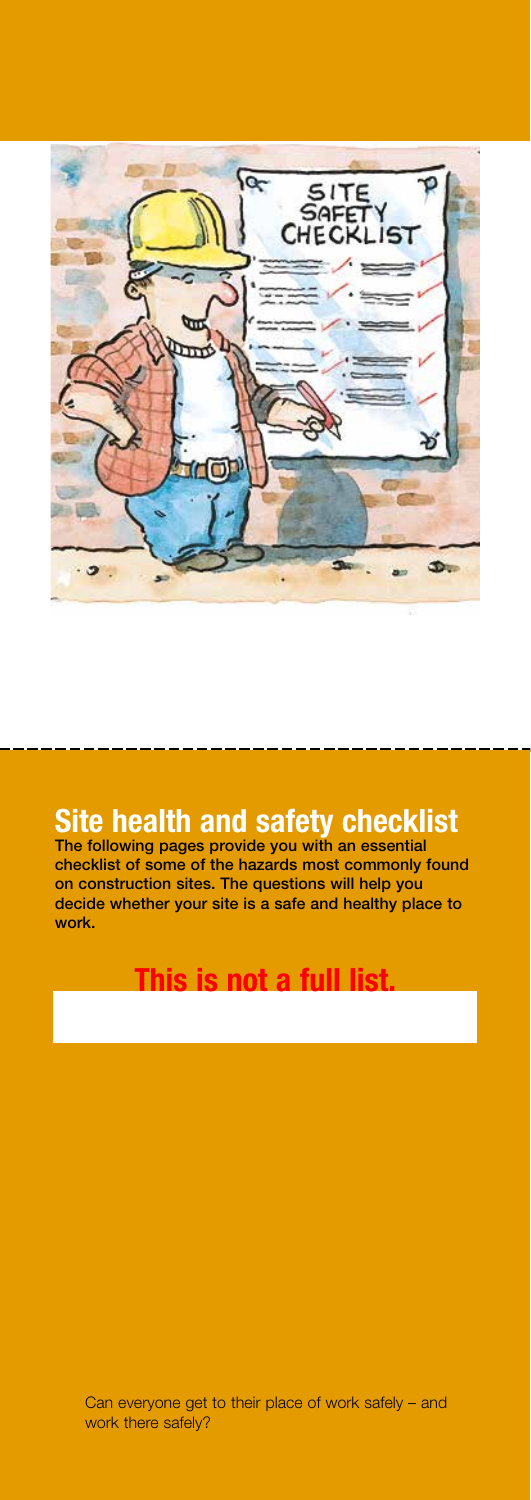

**6** 

*'...are holes protected with clearly marked and fixed covers to prevent falls?'* 

### **Access on site**

- Are access routes in good condition and clearly signposted?
- Are edges which people could fall from provided with double guard rails or other suitable edge protection?
- Are holes protected with clearly marked and fixed covers to prevent falls?

A steel fixer was killed when he fell through an unsupported decking sheet. A number of decking sheets had been used as temporary covering for the lift core of an existing building.

- Is the site tidy, and are materials stored safely?
- Is lighting good enough?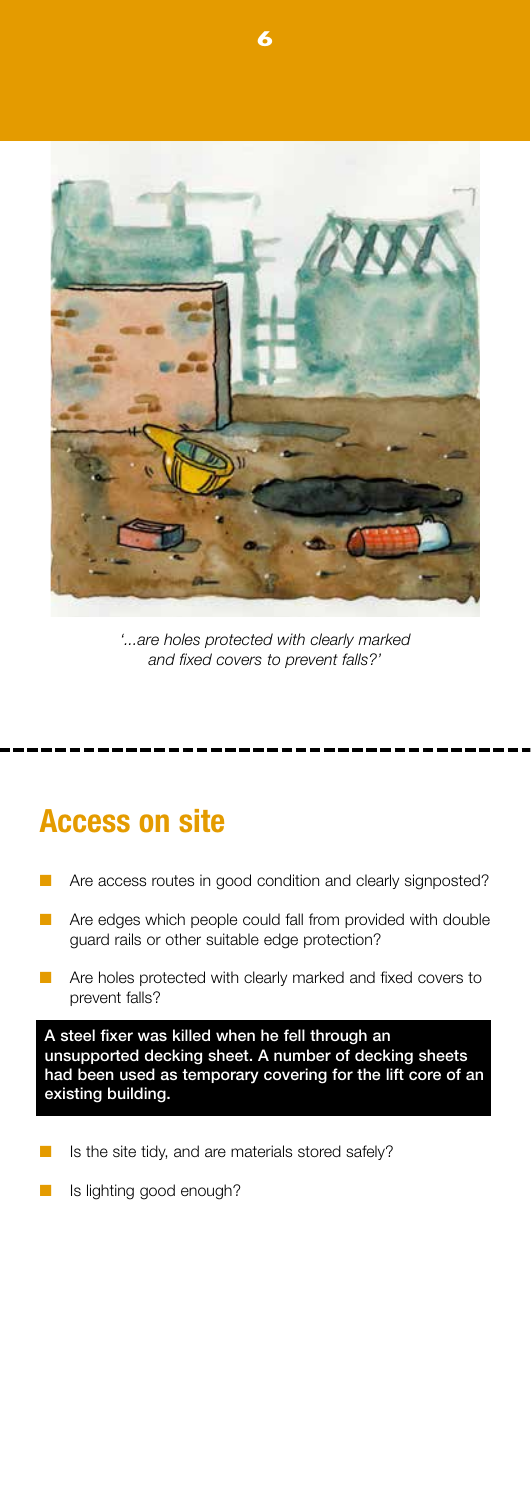

**7** 

*'...are there wash basins, hot and cold (or warm) running water, soap and towels?'* 

#### **Welfare**

- Are toilets readily available and are they kept clean and properly lit?
- Are there washbasins, hot and cold (or warm) running water, soap and towels?
- Are the washbasins large enough to wash up to the elbow and are they kept clean?
- Is there somewhere to change, dry and store clothing?
- Are drinking water and cups provided?
- Is there a place where workers can sit, make hot drinks and prepare food?
- Can everyone who needs to use them get to the welfare facilities easily and safely?
- Are welfare facilities kept warm and well ventilated?

#### *For more information, see free HSE leaflets:*

**1** *Provision of welfare facilities at fixed construction sites* CIS18 (rev 1)

- **2** *Provision of welfare facilities at transient construction sites* CIS46
- **3** *Welfare facilities what you need to know as a busy builder* CIS62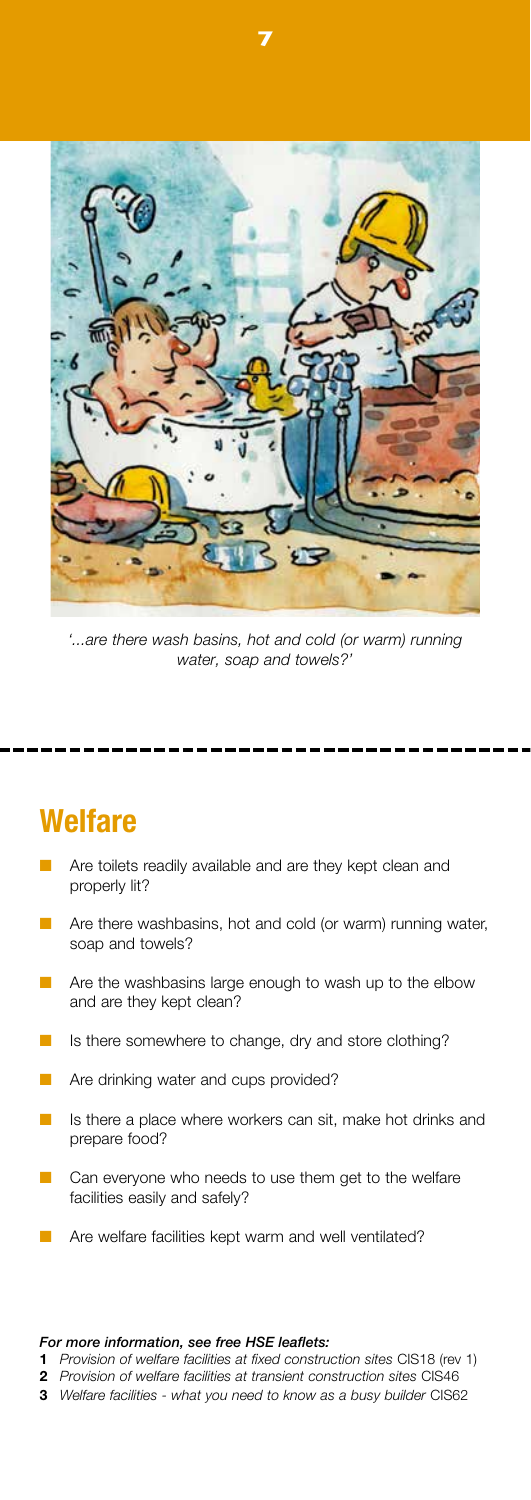*'…will the weather conditions threaten the health and safety of those carrying out the work?'* 

### **Working at height**

- Have you planned the work properly and identified suitable precautions to make sure work can be carried out safely?
- Have you thought about whether you can avoid working at height by using different equipment or a different work method?
- Can you use equipment that will prevent a fall from happening, such as scaffolding or a mobile elevating work platform?
- Can you put in place measures to reduce the distance and consequences of a fall should one happen, such as nets, soft landing systems or safety decks?
- Will the weather conditions threaten the health and safety of those carrying out the work?
- Have you thought about all the options and are you certain that you are gaining access to height using the safest means possible?

#### *For more information, see free HSE leaflet:*

- The work at Height Regulations 2005 (as amended): A brief guide *INDG401 (rev2)*
- **2** *Roof repair work what you need to know as a busy builder CIS60*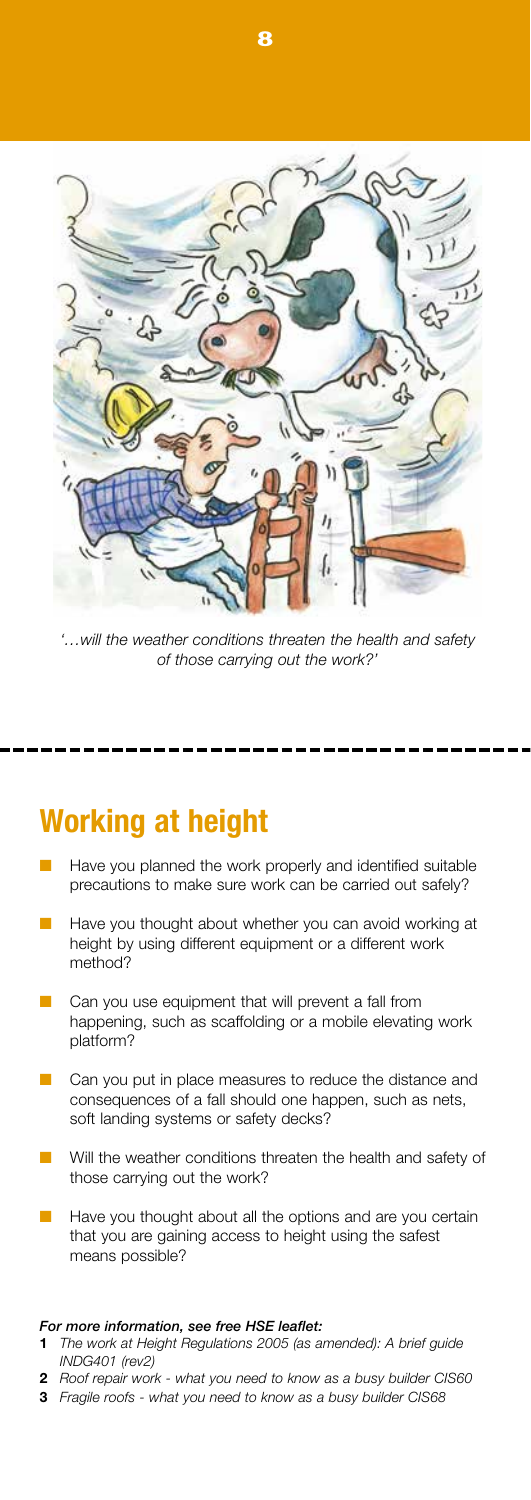

*'...are there effective barriers or warning notices in place to stop people using an incomplete scaffold?'* 

### **Scaffolds**

- Are scaffolds erected, altered and dismantled by competent people?
- Are all uprights provided with base plates (and, where necessary, timber sole plates)?
- Are all uprights, ledgers, braces and struts in position?
- Is the scaffold secured to the building or structure in enough places to prevent collapse?
- Are there double guard rails and toe boards, or other suitable protection, at every edge to prevent falling?

A self-employed painter was killed when he fell from the first lift of a scaffold as he was painting a bedroom window. There was no intermediate guard rail or toe board where he fell.

- Are additional brick guards provided to prevent materials falling from scaffolds?
- Are the working platforms fully boarded, and are the boards arranged to avoid tipping or tripping?
- **n** Are there effective barriers or warning notices in place to stop people using an incomplete scaffold, eg where working platforms are not fully boarded?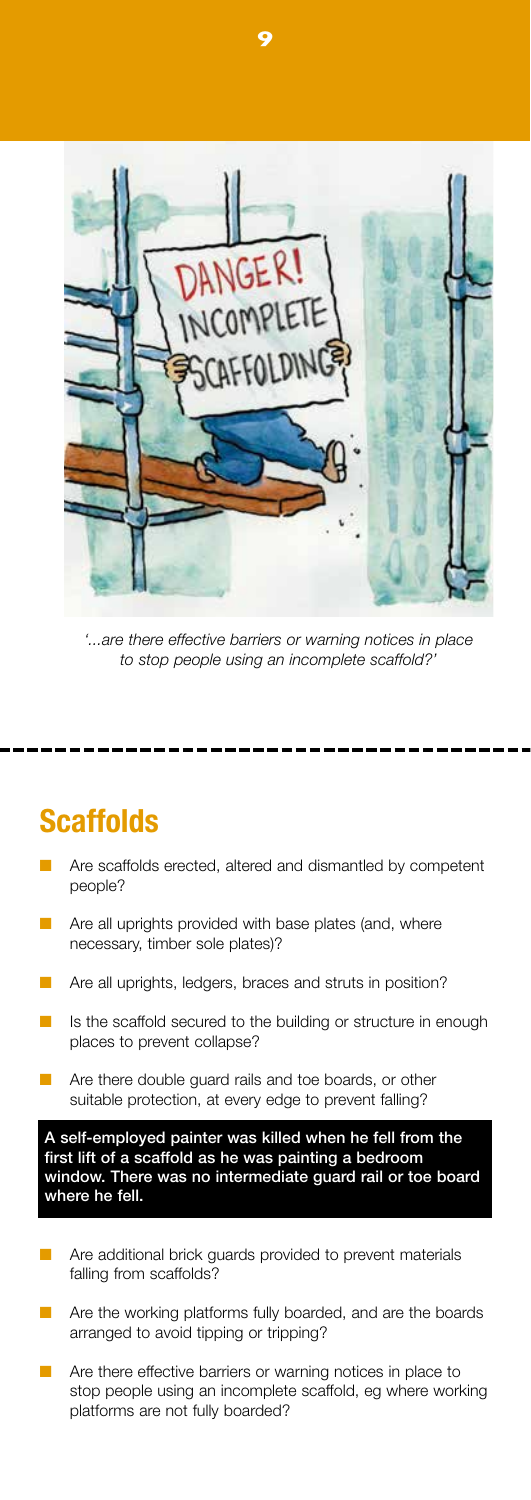

*'...have the wheels of tower scaffolds been locked when in use and are the platforms empty when they are moved?'* 

# **Scaffolds**

- Is the scaffold strong enough to carry the weight of materials stored on it and are these evenly distributed?
- Are scaffolds being properly maintained? Are scaffold boards fit for purpose?
- Does a competent person inspect the scaffold or proprietary tower scaffold regularly, eg at least once a week; and always after it has been altered, damaged and following bad weather?
- Are the results of inspections recorded?

A painter fell 6 m when a domestic-type tower scaffold overturned. He was using a ladder on the tower platform to paint the upper storey of a two-storey house.

- Are tower scaffolds being erected using either the '3T' or advance guard rail method, and are they being used in accordance with suppliers' instructions?
- Have the wheels of tower scaffolds been locked when in use and are the platforms empty when they are moved?

*For more information, see free HSE leaflet:*  **1** *General access towers and scaffolds CIS49* 

**2** *Inspection and reports CIS47* 

**10**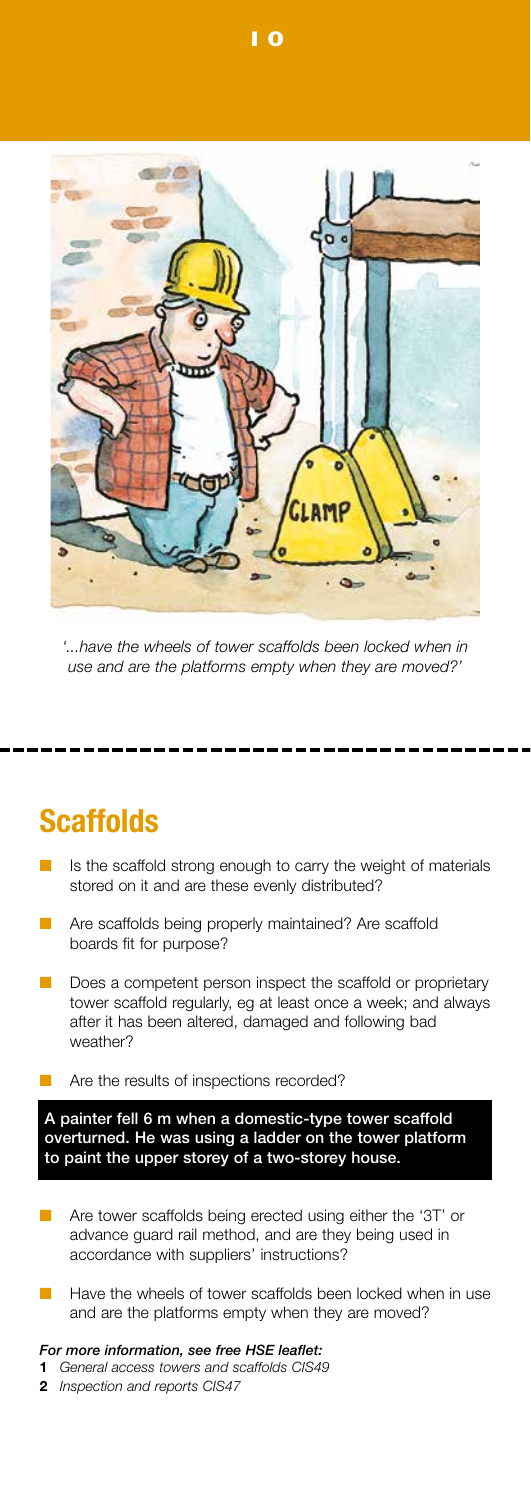

*'...are ladders secured at the top and bottom to prevent them slipping sideways and outwards?'* 

### **Ladders**

- Ladders and stepladders are the last resort. Can you buy or hire some alternative equipment that would provide a safer means of access?
- Is the work of short duration and low risk?
- $\blacksquare$  Are they in good condition?
- Do ladders rest against a solid surface and not on fragile or insecure materials?
- Are ladders secured at the top and bottom to prevent them slipping sideways and outwards?

**11**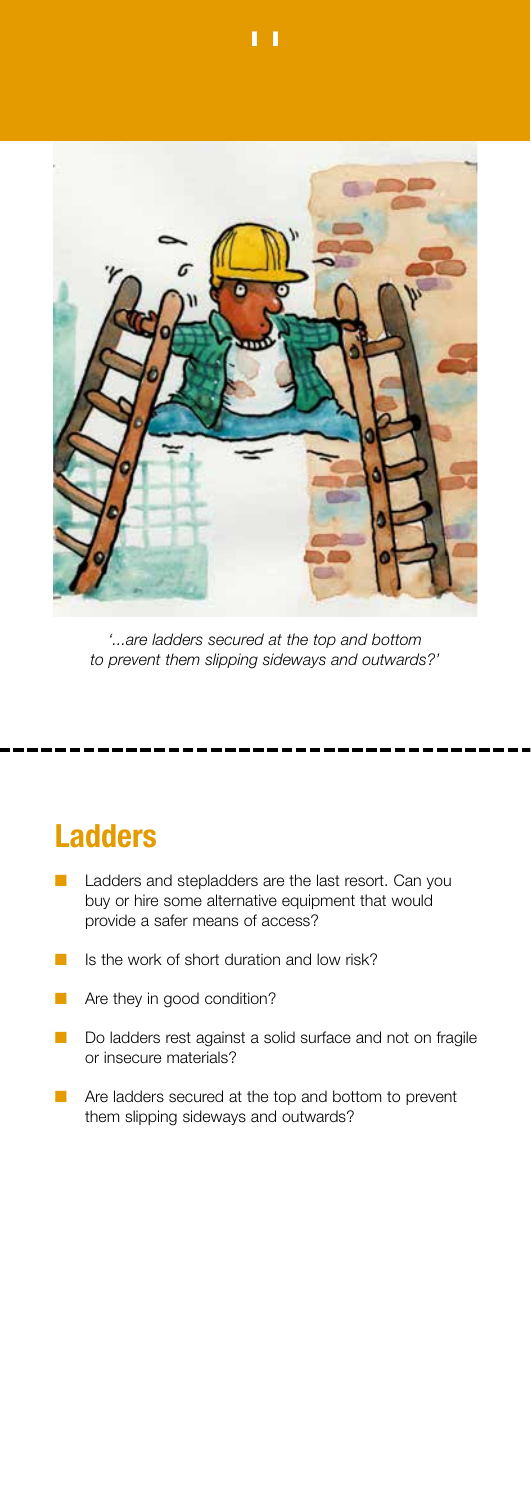

*'...are the ladders positioned so that users don't have to overstretch?'* 

### **Ladders**

- Do ladders rise at least a metre above their landing place? If not, are there other handholds available?
- Are the ladders positioned so that users don't have to overstretch?
- Do you have to use the top three rungs of a stepladder? If so your stepladder is too short.
- Is the user competent? Those using ladders should be trained to use the equipment safely.

Over a four-year period, 36 people died falling from ladders. That is 24% of falls in construction. A third of those who died were painters and decorators.

A construction worker was killed when he fell from an unsecured ladder while trying to climb onto a flat garage roof.

#### *For more information, see free HSE leaflets:*

- **1** *The Work at Height Regulations 2005 (as amended): A brief guide*  INDG401
- **2** *Safe use of ladders and stepladders:* An employer's guide INDG455
- **3** *A toolbox talk on leaning ladder and stepladder safety INDG403*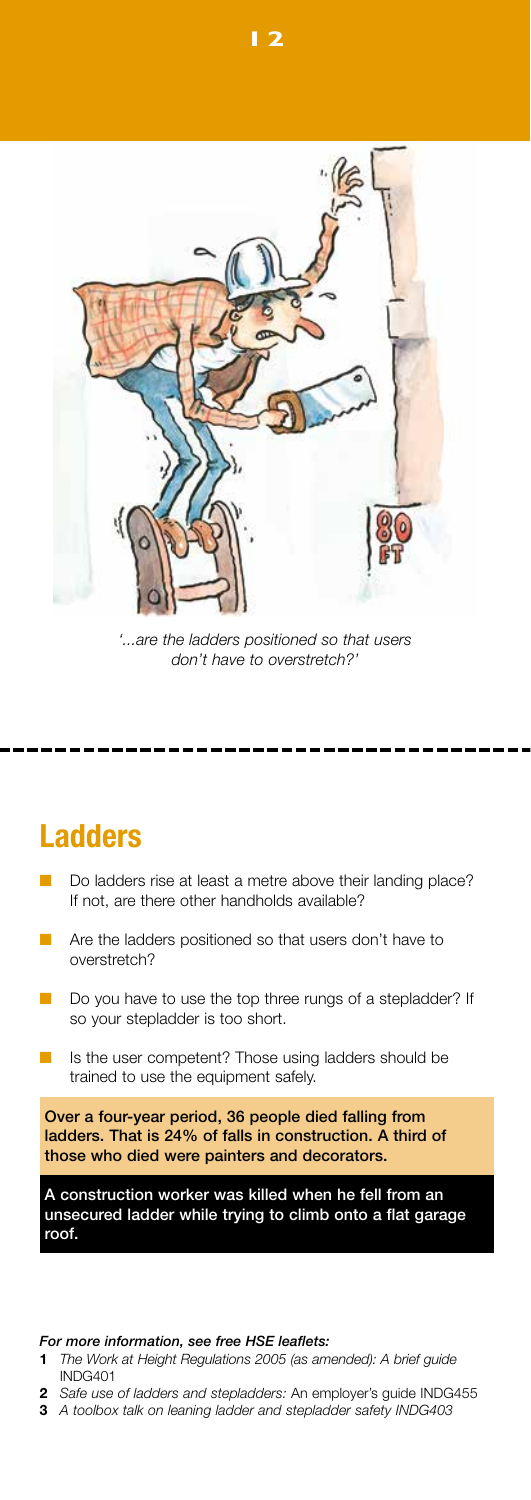

*'...is there edge protection to stop people or materials falling?'* 

# **Roofwork**

- Is there edge protection to stop people or materials falling?
- During industrial roofing, have nets been provided to stop people falling from the leading edge of the roof and from partially fixed sheets?
- Where nets are used, have they been hung safely?
- Have you identified fragile materials such as cement sheets and roof lights which could be fragile?
- Have you taken precautions to stop people falling through fragile materials when working on the roof, eg by providing barriers, covers or working platforms?
- Are people kept away from the area below the roof work?
- Are roofworkers trained and experienced to recognise the risks and are they competent to do the work?

Over 50% of fatal injuries to roofers are falls through fragile materials and over 30% are falls from edges and openings.

A roofer was killed when he fell through an unprotected fragile roof light while stripping and resheeting an industrial pitched roof.

*For more information, see free HSE leaflet: The Work at Height Regulations 2005 (as amended): A brief guide* INDG401

**13**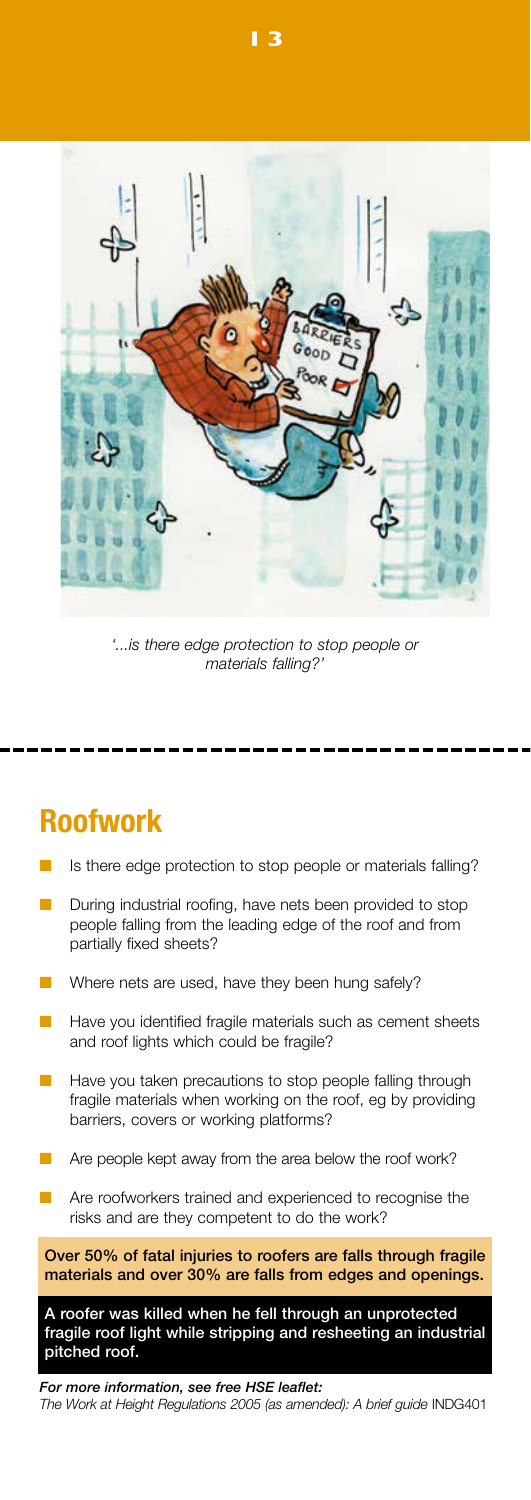

*'...is the excavation regularly inspected by a competent person?'* 

# **Excavations**

- Is there enough support for the excavation, or has it been sloped or battered back to a safe angle?
- Is a safe method used for putting in the support, without people working in an unsupported trench?
- Is there safe access into the excavation, eg a sufficiently long, secured ladder?
- Are there barriers or other protection to stop people and vehicles falling in?
- Are properly secured stop blocks provided to prevent tipping vehicles falling in?
- Could the excavation affect the stability of neighbouring structures or services?
- Are materials, spoil and plant stored away from the edge of the excavation to reduce the chance of a collapse?
- Is the excavation regularly inspected by a competent person?

A labourer was crushed and killed by a fall of earth while he was pipelaying in a 4 m deep trench. A trench box was provided, but he was working 3 m beyond the box.

**14** 

**1** *Excavation - What you need to know as a busy builder CIS64*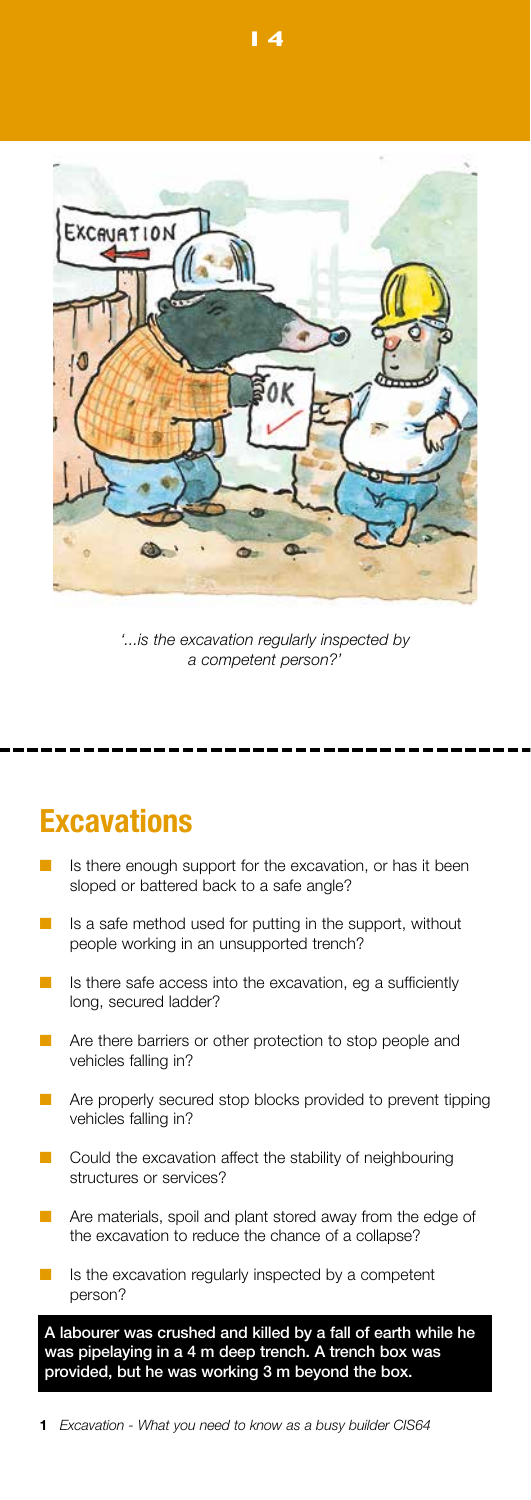

*'...can you order materials such as cement and aggregates in 25 kg bags?'* 

# **Manual handling**

Are there heavy materials such as roof trusses, concrete lintels, kerbstones or bagged products which could cause problems if they have to be moved by hand?

If so, can you:

- choose lighter materials?
- use trolleys, hoists, telehandlers and other plant or equipment so that manual lifting of heavy objects is kept to a minimum?
- order materials such as cement and aggregates in 25 kg bags?
- **n** avoid the repetitive laying of heavy building blocks or other masonry units weighing more than 20 kg?
- Have people been instructed and trained how to use lifting aids and other handling equipment safely?
- Have people been trained how to lift safely?

#### *For more information, see free HSE leaflet:*

- **1** *Handling kerbs: Reducing the risks of musculoskeletal disorders (MSDs)* CIS57
- **2** *Preventing injury from handling heavy blocks CIS77*
- **3** *Preventing injury during plasterboard handling CIS76*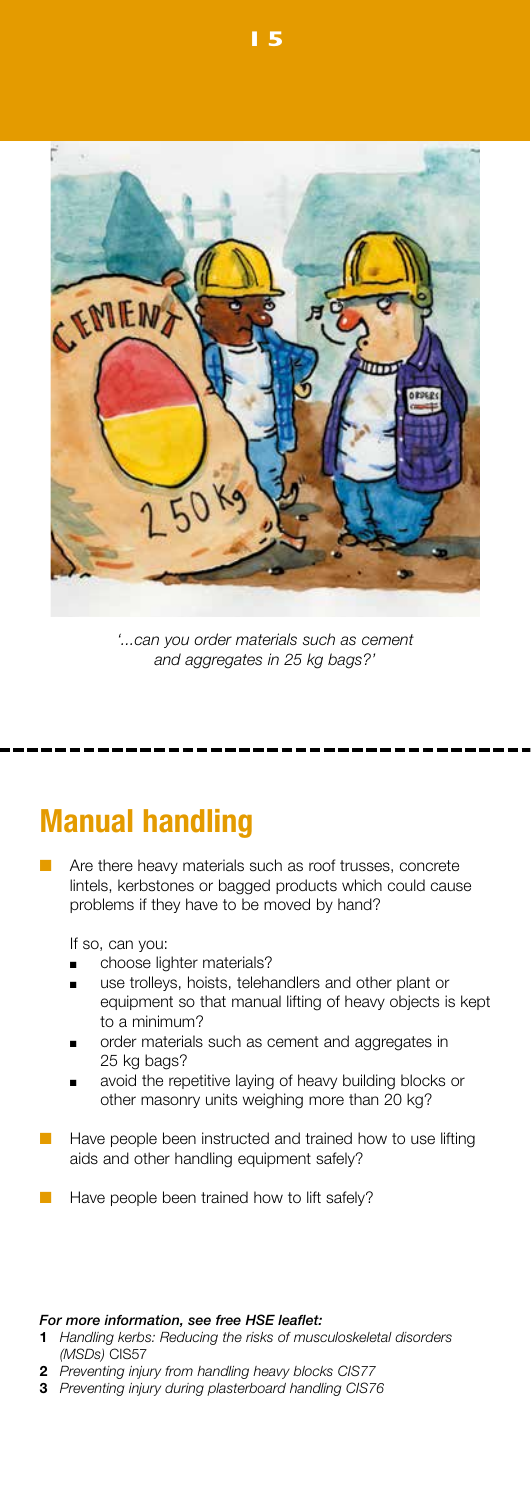

*'...are your employees provided with sensible safety footwear with a good grip?'* 

### **Loading and unloading goods**

- Have you checked that the load has not moved or destabilised during the journey to site?
- Is there an exclusion zone around the loading/unloading area to keep people who are not involved away from the work?
- Have you planned your method of unloading?
- Does your lifting equipment have a current thorough examination certificate?
- Do you have to access the back of the lorry at all, or can the preparation work be done from ground level? If not:
	- do you have a safe way of getting up and down from the back of the vehicle?
	- what do you have in place to prevent workers from falling off the back of the vehicle?
	- are your employees provided with sensible safety footwear with a good grip?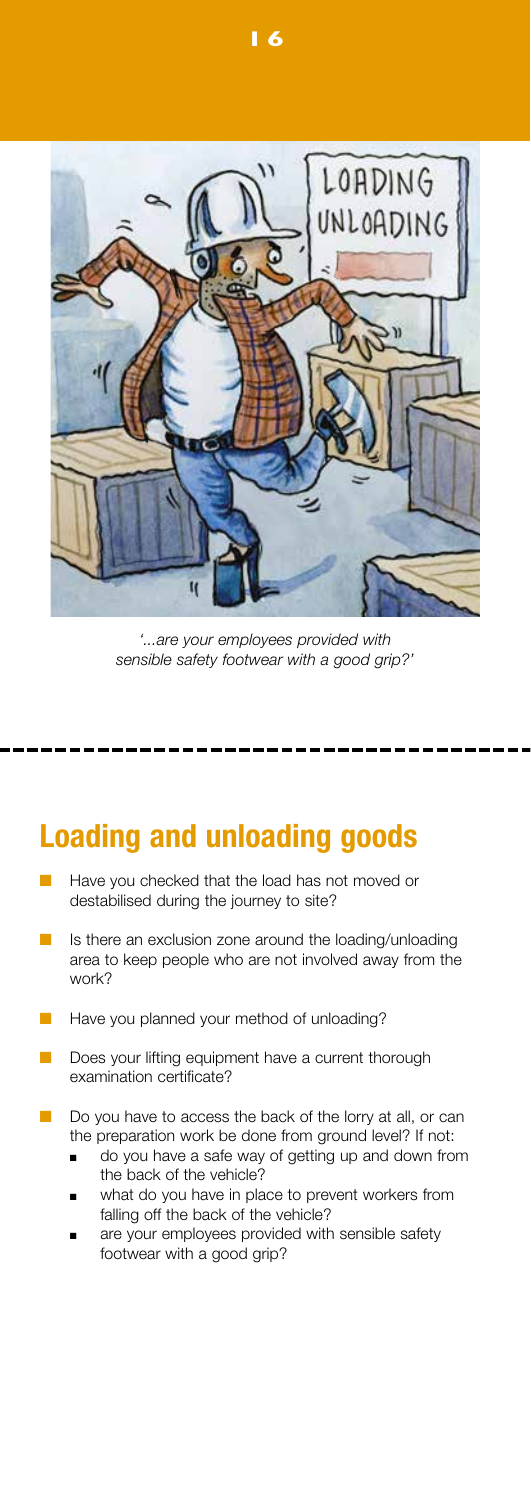

*'...can reversing be avoided, eg by using a one-way system or a turning area. If not, are properly trained banksmen used?'* 

### **Traffic, vehicles and plant**

- Are vehicles and pedestrians kept apart? If not, do you:
	- provide barriers to separate them as much as you can?
	- tell people (eg your workers and anyone who lives or works in the property where you are working) about the problem, and what they need to do about it?
	- display warning signs?
- Are people kept away from slewing vehicles or, if not, can you use a zero tail-swing machine?

An experienced groundworker was crushed and killed by a slewing 360 excavator as it moved into position. He tried to pass between the machine and a trench box.

Can reversing be avoided, eg by using a one-way system or a turning area? If not, are properly trained banksmen used?

A person was struck and killed by a van reversing at a roadworks site. The turning area in the site was blocked by parked cars and the driver reversed without assistance.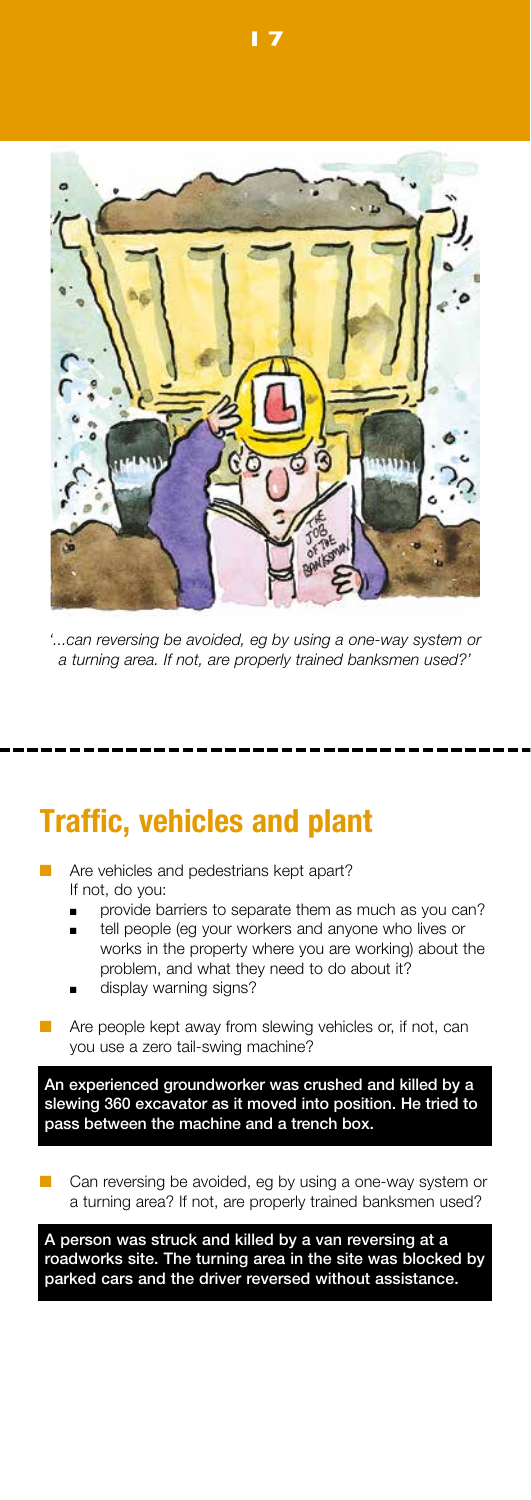

*'...are vehicles and plant properly maintained...?'* 

### **Traffic, vehicles and plant**

- Are vehicles and plant properly maintained, eg do the steering, brakes, hydraulics, mirrors and any other vision aid work properly? Are tyres in good condition and at the correct pressure?
- Have drivers received proper training and are they competent and fit to use the vehicles or plant they are operating?
- Are loads properly secured?
- Drivers of plant and equipment should not use mobile phones while driving or operating plant or workers should not use mobile phones in the vicinity of moving plant.
- Have you made sure that passengers are only carried on vehicles designed to carry them?
- Have you made sure that plant and vehicles are not used on dangerous slopes?
- If you need to work on or drive across sloping ground, have you checked that the plant and vehicles are safe to use?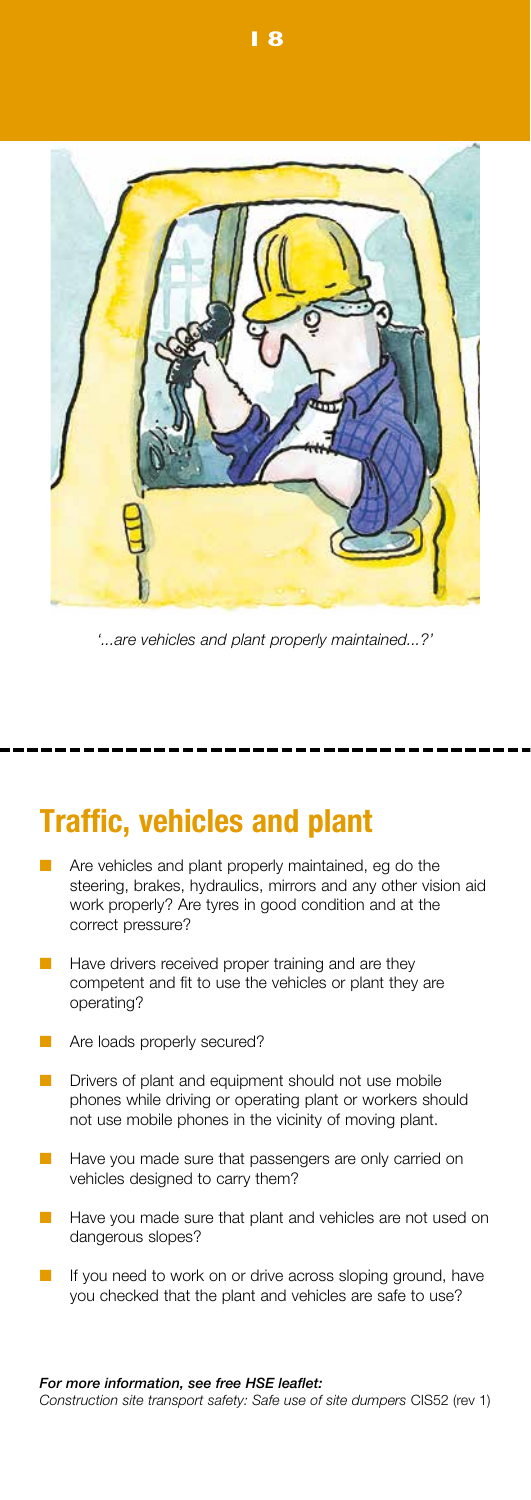

*'...are the right tools or machinery being used for the job?'* 

# **Tools and machinery**

- Are the right tools or machinery being used for the job?
- Are all dangerous parts guarded, eg gears, chain drives, projecting engine shafts?
- Are guards secured and in good repair?
- Are tools and machinery maintained in good repair and are all safety devices operating correctly?
- Are all operators trained and competent?

A driller was killed when his trousers became entangled in the rotating core barrel he was using.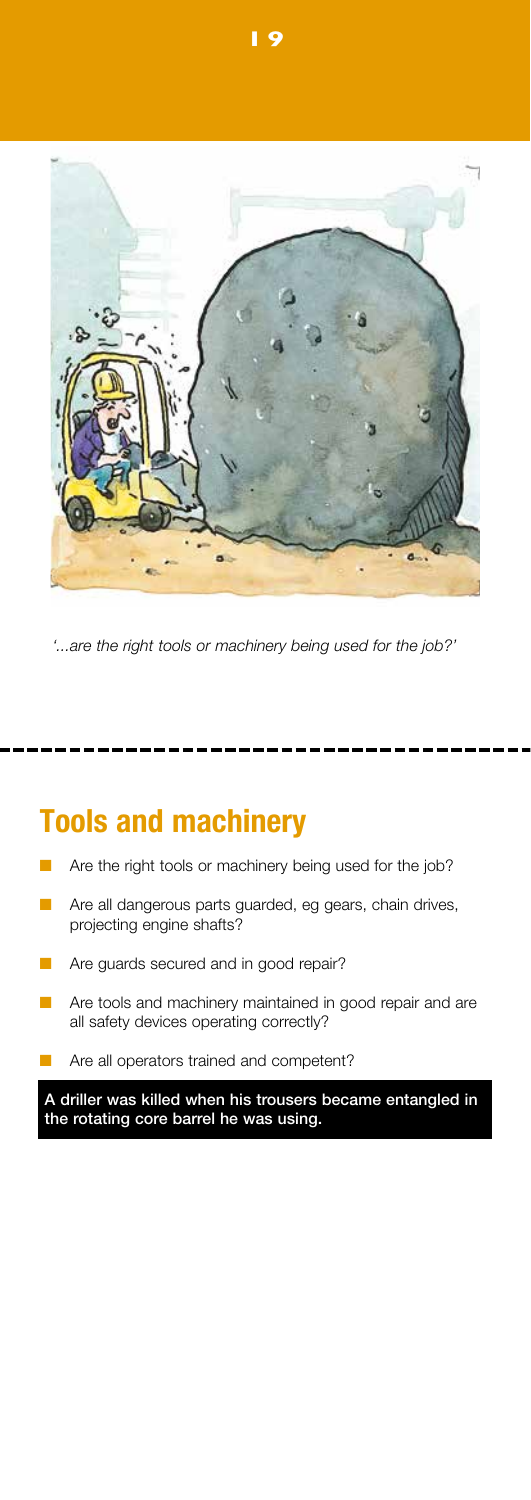

*'...are the operators trained and competent?'* 

# **Hoists**

- Has the equipment been installed by a competent person?
- Are the operators trained and competent?
- Is the rated capacity clearly marked?
- Does the hoist have a current report of thorough examination and a record of inspection?

A jobbing builder was killed when he was crushed between the cage and the fixed structure of a goods hoist. The hoist moved unexpectedly because the safety interlocks had been defeated. The hoist had been poorly maintained and did not have a current thorough examination report.

- Is there a suitable base enclosure to prevent people from being struck by any moving part of the hoist?
- Are the landing gates kept shut except when the platform is at the landing?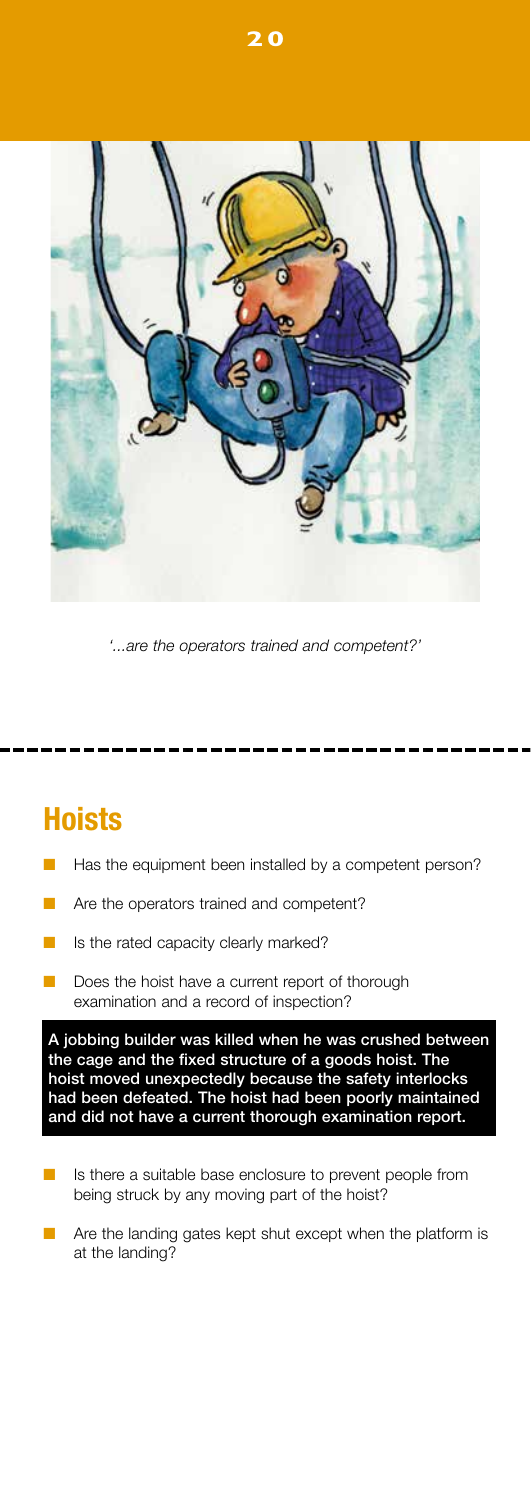

*'...are there enough suitable escape routes and are these kept clear?'* 

# **Emergencies**

- Are there emergency procedures, eg for evacuating the site in case of fire?
- Do people on site know what the procedures are?
- Is there a means of raising the alarm, and does it work?
- Is there a way to contact the emergency services from site?
- Are there enough suitable escape routes and are these kept clear?
- **n** Is the first-aid provision good enough?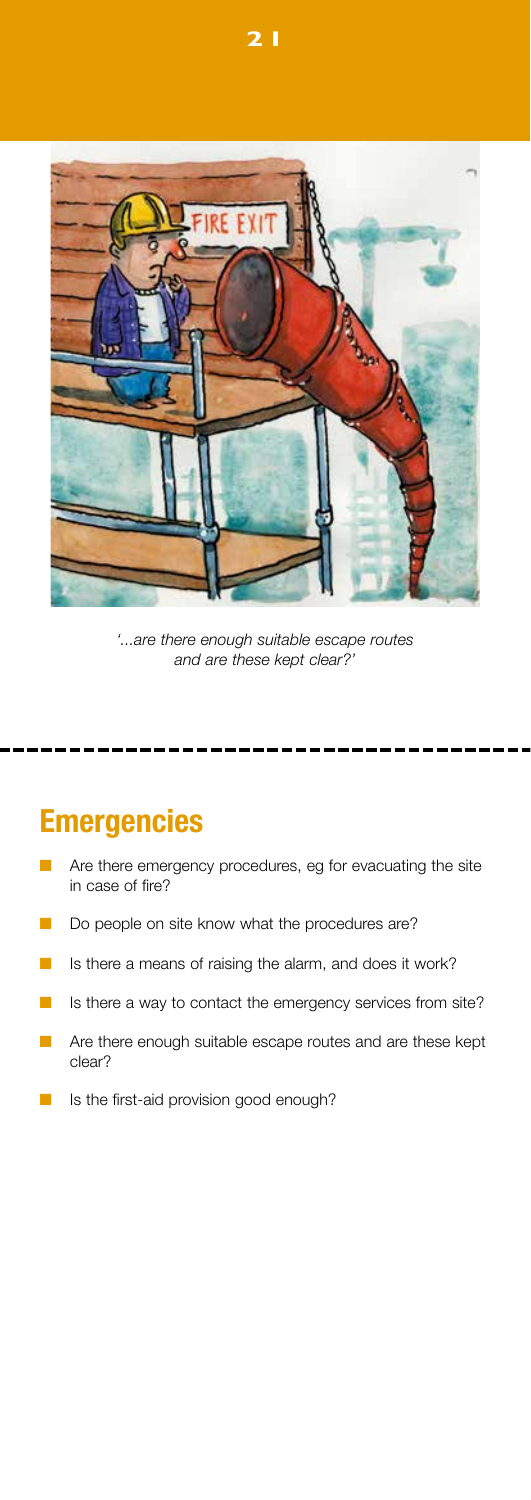

*'...are suitable fire extinguishers provided?'* 

# **Fire**

- Is the quantity of flammable materials, liquids and gases kept to a minimum?
- Are they properly stored?
- Are flammable gas cylinders returned to a ventilated store at the end of the shift?
- Are smoking and other ignition sources banned in areas where gases or flammable liquids are stored or used?
- Are gas cylinders, associated hoses and equipment properly maintained and in good condition?
- When gas cylinders are not in use, are the valves fully closed?
- Is flammable and combustible waste removed regularly and stored in suitable bins or skips?
- Are suitable fire extinguishers provided?

A road worker was killed when a petrol storage tank exploded. The tank had been emptied, cleared of sludge, ventilated, and declared gas-free, but hot metal from welding ignited petrol in the pumps/pipework – which were still connected.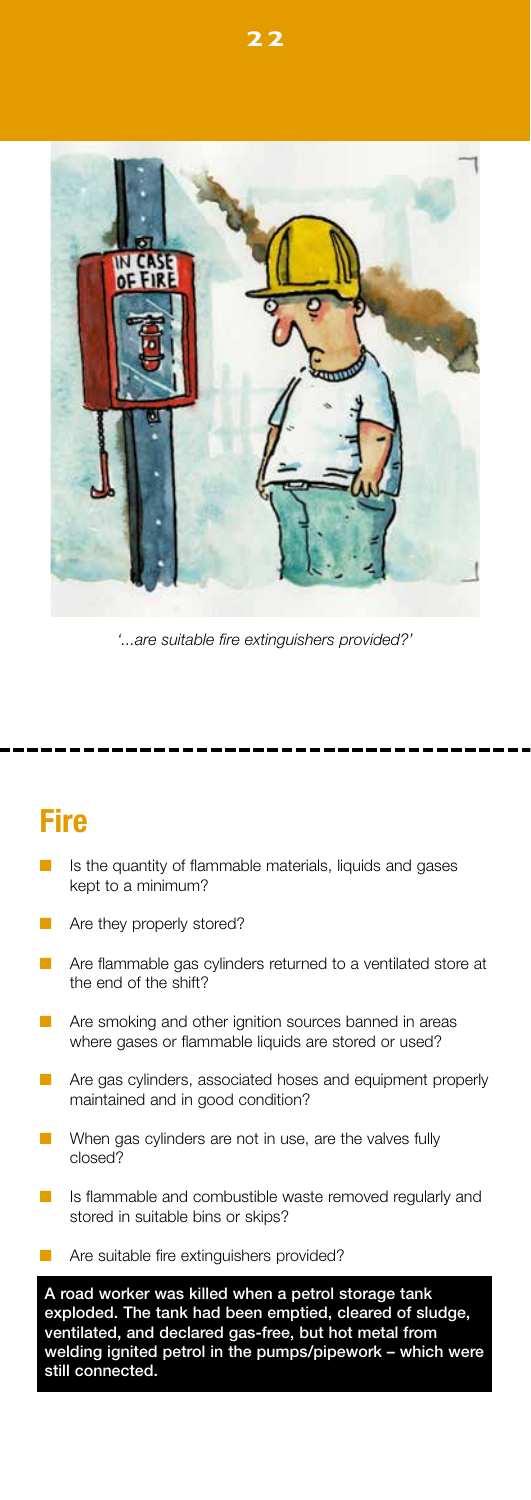

**23** 

*'...have you identified all harmful substances and materials...?'* 

### **Hazardous substances**

- Have you identified all harmful substances and materials such as:
- Silica dust from cutting materials containing concrete or sand e.g. kerbs, roof tiles and paving slabs, or tracking walls
- wood dust and other dusts from materials such as gypsum, cement, limestone
- asbestos, lead, solvent, paint, petrol, diesel, hot tar and carbon monoxide (produced by gas appliances when there is not sufficient air for them to work correctly, and engine exhausts)
- Micro-organisms e.g. from bird droppings, weils disease, tetanus
- Have workers had adequate information and training so they know what the risks are from the hazardous substances used and produced on site, and what they need to do to avoid the hazard / minimise the risks?
- Have you got procedures to prevent contact with wet cement? (as this can cause dermatitis and cement burns)
- Have you arranged health surveillance for people using certain hazardous substances (e.g. lead, silica, cement)

#### *For more information, see free HSE leaflets:*

- **1** *Construction dust CIS36 (rev 2)*
- **2** *Controlling construction dust with on tool extraction CIS69*
- **3** Managing construction health risks http://www.hse.gov.uk/construction/healthrisks/
- 
- **4** Cement CIS26 (rev 2)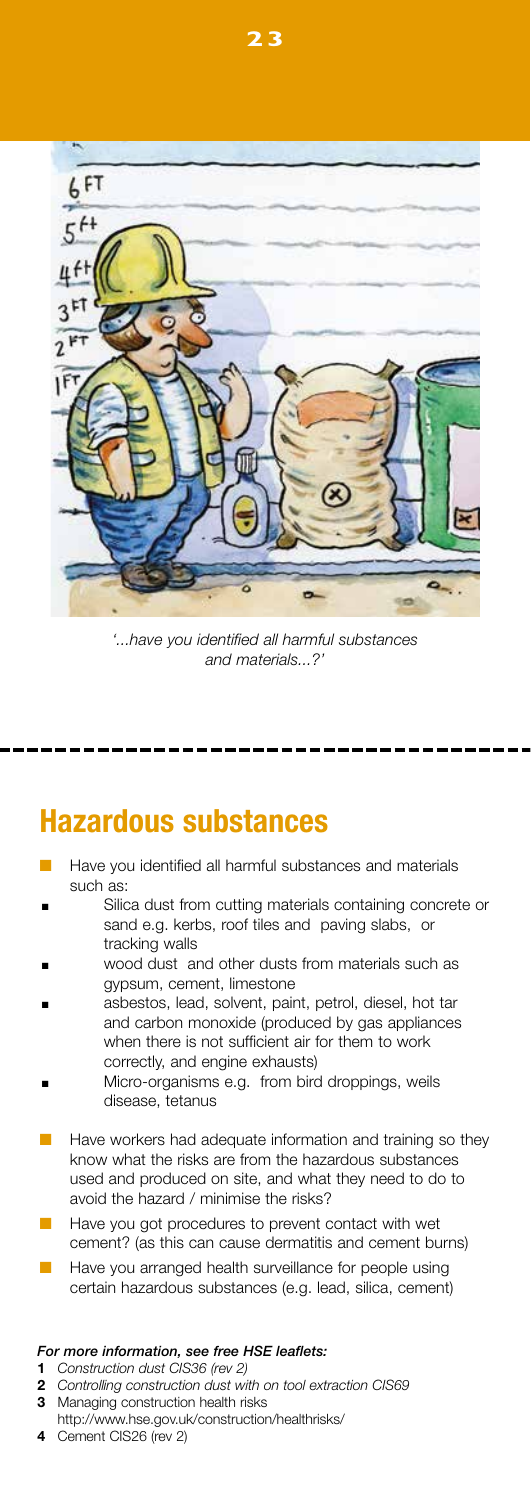

*'...have workers had information and training on asbestos?'* 

### **Asbestos Information**

- Have you seen the demolition/refurbishment asbestos survey for where you are going to work? (This should be done by a competent and experienced surveyor). The survey must locate and identify all asbestos containing materials before any structural work begins
- Have you checked whether a licensed contractor is needed to deal with asbestos on site?
- Has everyone working with asbestos containing materials received appropriate information, instruction and training? There are three main types of training:
	- **n** Asbestos awareness
	- Non-licensable work with asbestos, including Notifiable Non-licensed work (NNLW)
	- Licensable work with asbestos
- Are you using the correct personal protective equipment? Type 5 / 6 disposable overalls
	- Non laced boots
	- Suitable face mask (RPE) with an Assigned Protection Factor of 20 or more e.g. disposable respirator type FFP3. You need to be fit tested (when clean shaven) before the work starts, to make sure that the RPE fits you and then you need to be properly clean shaven each time you need to wear your face mask
- If you are working with asbestos containing materials have you seen the risk assessment and plan of work?

#### *For more information, see free HSE leaflets:*

- **1** *Asbestos essentials HSG210 (3rd edition)*
- **2** *Managing and working with asbestos –L143 Approved Code of Practice*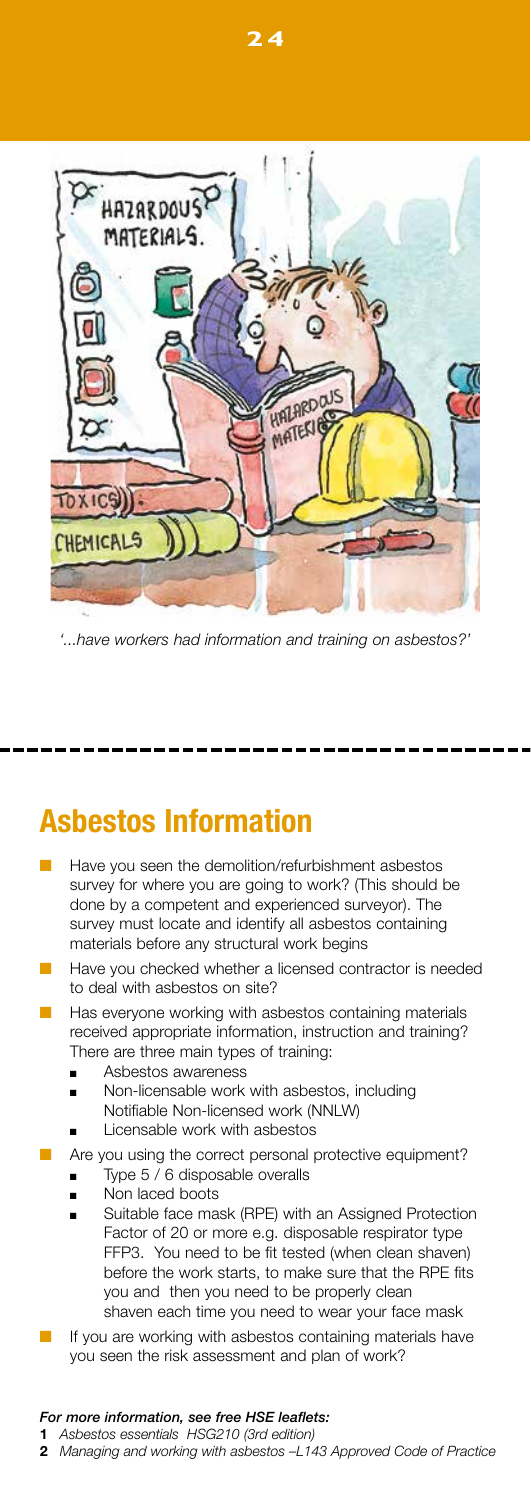

*'...have workers had info and training on Silica?'* 

### **Silica Dust**

- Have you identified and put into place precautions to:
- Stop or reduce the dust, for example you could use the right size of building materials so less cutting or preparation is needed;
	- Stop the dust getting into the air. There are two main ways of doing this:
		- <sup>n</sup> using tools fitted with dust extraction
		- using tools fitted with water suppression
- Do not
	- dry sweep use vacuum or wet cleaning;
	- use compressed air for removing dust from clothing
- Have all people working near to silica dust been face fit tested and issued with the appropriate FFP3 masks (as for asbestos fibres above)?
- If working indoors have you maximised air ventilation rate without putting others at risk?
- You may already have the right controls in place, but are they all working properly? Check the controls work by:
	- Having procedures to ensure that work is done in the right way
- Checking controls are effective. Does the work still seem dusty?
- Maintaining equipment: follow instructions in maintenance manuals;
- Supervising workers. Make sure they use the controls provided

#### *For more information, see free HSE leaflet:*

- **1** *Construction Dust CIS36 (rev 2)*
- **2** *Controlling construction dust with on tool extraction CIS69*
- **3** *Control of exposure to silica dust A guide for employees INDG463*  **4** *Respiratory protective equipment at work a practical guide. HSG53*

*(Fourth edition).*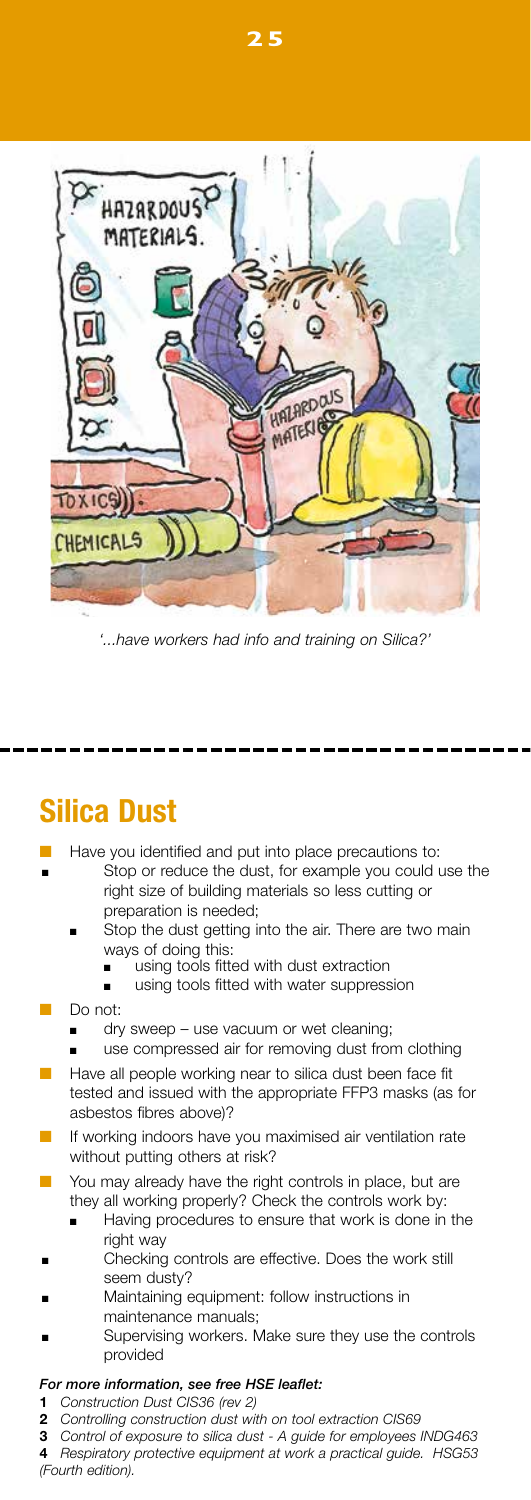

*'...is suitable hearing protection provided and worn in noisy areas?'* 

# **Noise**

- Have you identified and assessed workers' exposure to noise?
- Have workers had information and training so they know what the risks are from noise on site, and what they need to do to avoid those risks?
- Can the noise be reduced by using different working methods or selecting quieter plant, eg by fitting breakers and other plant or machinery with silencers?
- Are people not involved in the work kept away from the source of the noise?
- Is suitable hearing protection provided and worn in noisy areas?
- Have hearing protection zones been marked?
- Have you arranged health surveillance for people exposed to high levels of noise?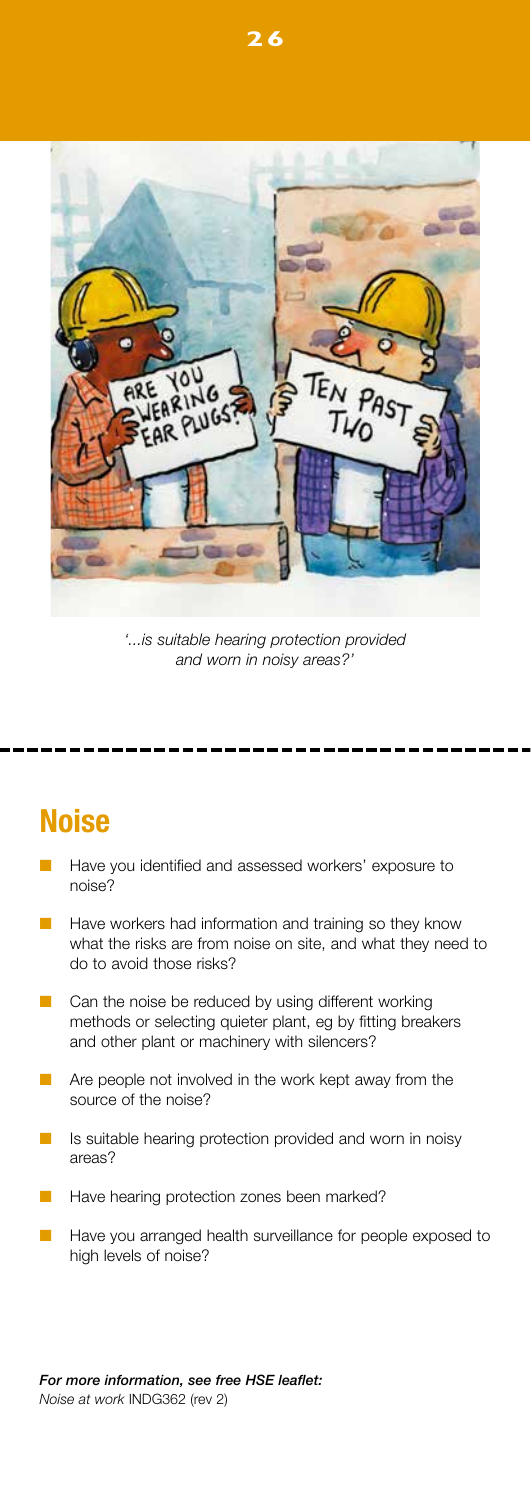

*'...have you limited the time that each worker uses high-vibration tools?'* 

### **Hand-arm vibration**

- Has exposure to HAV been avoided or reduced as much as possible by selecting suitable work methods and plant?
	- Have you chosen the lowest vibration tool that is suitable and can do the job efficiently?
	- Have you limited the time that each worker uses high-vibration tools such as concrete breakers, angle grinders or hammer drills as far as possible?
- Have workers had information and training so they know what the risks are from hand-arm vibration (HAV) on site, and what they need to do to avoid those risks?
- Have vibrating tools been properly maintained including keeping bits and drills sharp?
- Have you arranged health surveillance for people exposed to high levels of hand-arm vibration, especially when exposed for long periods?

#### *For more information, see HSE leaflets:*

- **1** *Control the risks from hand-arm vibration* INDG175 (rev 3)
- **2** *Hand-arm vibration: Advice for employees* INDG296 (rev 1)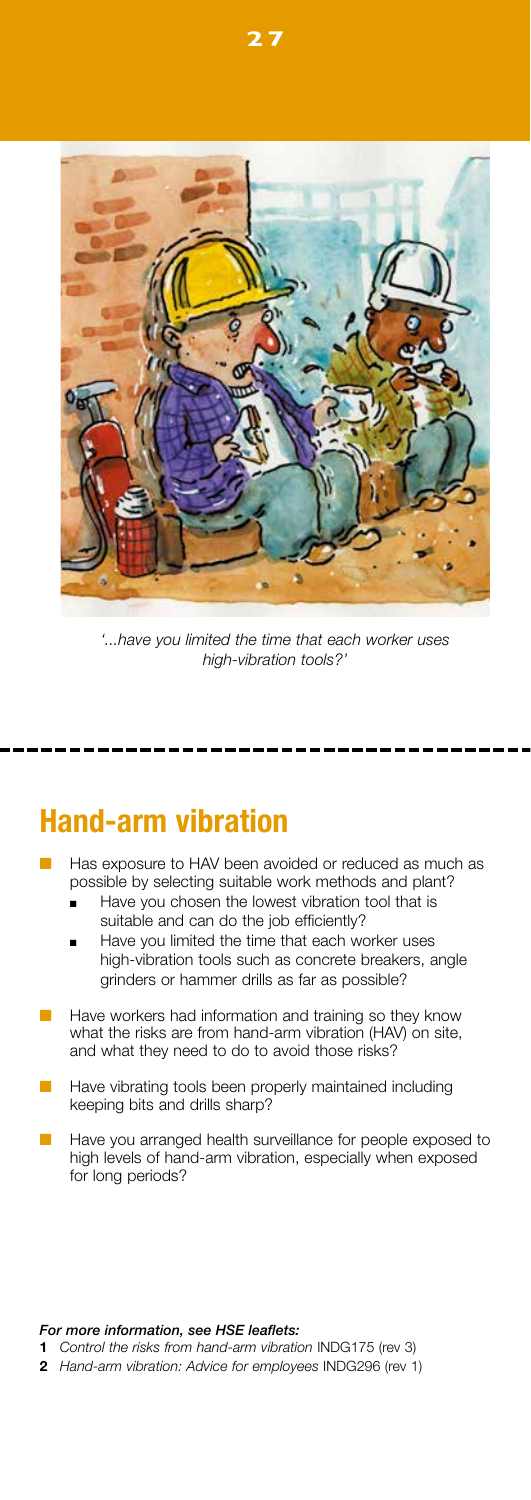

*'...are tools and equipment checked by users, visually examined on site and regularly inspected and tested by a competent person?'* 

### **Electricity and other services**

- Have all necessary services been provided on site before work begins and have you also identified existing services present on site (eg electric cables or gas mains) and taken effective steps, if necessary, to prevent danger from them?
- Are you using low voltage for tools and equipment, eg battery-operated tools or low-voltage systems?
- Are cables and leads protected from damage?
- Are all connections to the system properly made and are suitable plugs used?
- Are tools and equipment checked by users, visually examined on site and regularly inspected and tested by a competent person?
- Have hidden electricity cables and other services been located (eg with a locator and plans) and marked, and have you taken precautions for safe working?
- Where there are overhead lines, has the electricity supply been turned off, or have other precautions been taken, such as providing 'goal posts' or taped markers?

A driver was electrocuted when the hydraulic lifting arm he was using to offload spoil from his lorry contacted an 11 kV overhead line.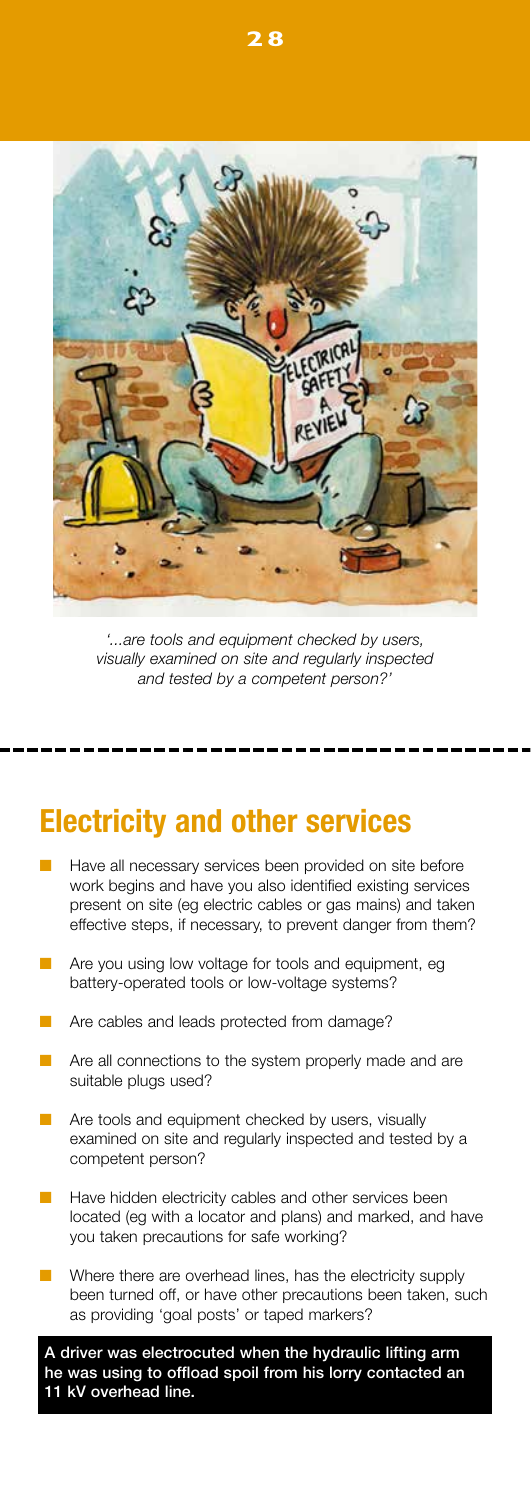

*'...is the work fenced off from the public?'* 

# **Protecting the public**

- Is the work fenced off from the public?
- Are roadworks barriered off and lit?
- Are the public protected from falling material?
- When work has stopped for the day:
	- is the boundary secure?
	- are all ladders removed or their rungs boarded so that they cannot be used?
	- **n** are excavations and openings securely covered or fenced off?
	- is all plant immobilised to prevent unauthorised use?
	- are bricks and materials safely stacked?
	- are flammable or dangerous substances locked away in secure storage places?

A boy died when he fell from a scaffold at a residential block. He and other boys had gained access to the scaffold by climbing from a communal walkway.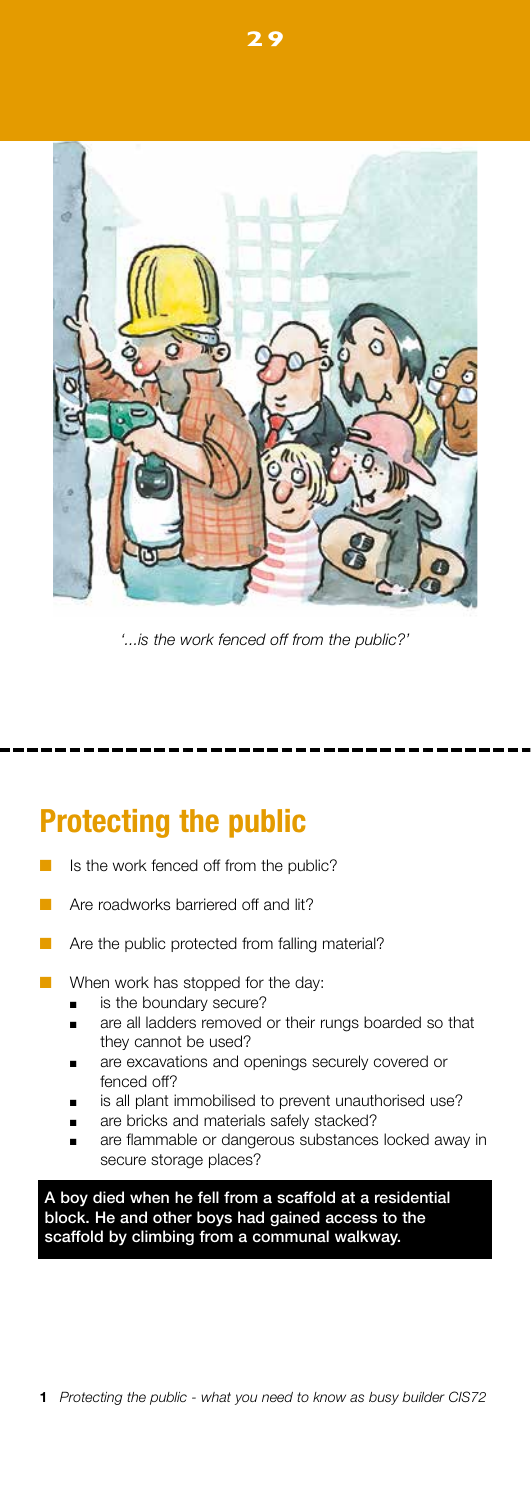### **HSE construction publications**

*Health and safety in construction* HSG150 ISBN 978 0 7176 6182 4

*The safe use of vehicles on construction sites* HSG144 ISBN 978 0 7176 1610 7

*Safe work in confined spaces: Approved Code of Practice, Regulations and guidance* L101 ISBN 978 0 7176 1405 9

*Health and safety in roof work* HSG33 ISBN 978 0 7176 1425 7

*Protecting the public: your next move* HSG151 ISBN 978 0 7176 1148 5

*Safe use of lifting equipment: Approved Code of Practice* L113 ISBN 978 0 7176 1628 2

*Managing health and safety in construction. Approved Code of Practice* L144 ISBN 978 0 7176 6223 4

*Backs for the future: Safe manual handling in construction*  HSG149 ISBN 978 0 7176 1122 5

*Safe use of work equipment: Approved Code of Practice and guidance* L22 ISBN 978 0 7176 6295 1

*Managing and working with asbestos. Approved Code of Practice and guidance* L143 ISBN 978 0 7176 6618 8

*Avoiding danger from underground services* HSG47 ISBN 978 0 7176 6584 6

*Fire safety in construction* HSG168 ISBN 978 0 7176 6345

*Information available to download from www.hse.gov.uk*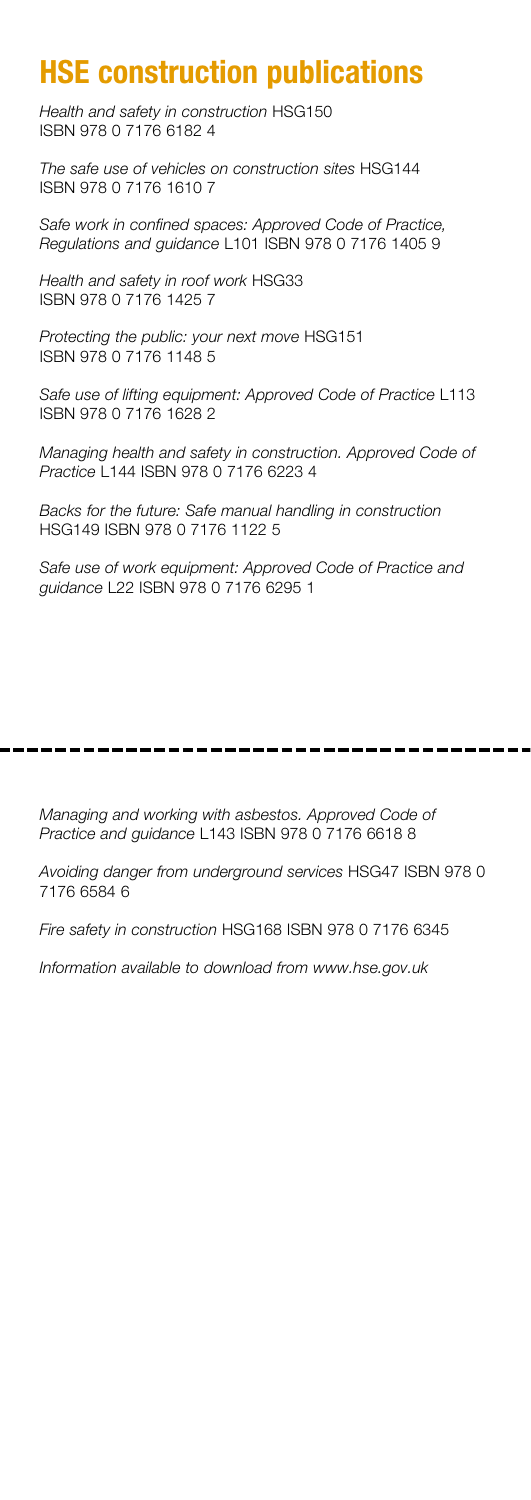# **HSENI and HSE publications**

For information about health and safety contact HSENI's Helpline: 0800 0320 121 Tel: (028) 9024 3249 Fax: (028) 9023 5383 E-mail: mail@hseni.gov.uk Textphone (028) 9054 6896

HSENI Leaflets are available free of charge from HSENI or can be downloaded from www.hseni.gov.uk.

HSE priced and free publications are available by mail order from HSE Books, PO Box 1999, Sudbury, Suffolk CO10 2WA Tel: 01787 881165 Fax: 01787 313995 Website: www. hsebooks.co.uk (HSE priced publications are also available from bookshops and free leaflets can be downloaded from HSE's website: www.hse.gov.uk).

#### This booklet contains notes on good practice which are not compulsory but which you may find helpful in considering what you need to do.

© *Crown copyright* This publication may be freely reproduced, except for advertising, endorsement or commercial purposes. The information is current at 01/06. Please acknowledge the source as HSE.

#### Social Media

Keep up to date with health & safety by following us on twitter @hsenigov and liking our facebook page www.facebook.com/hseni.gov.uk



Opening times Monday-Thursday 9am-5pm Friday 9am-4:30pm

Car parking Our car park at Ladas Way is available to visitors.

HSENI 03/16 ISBN 978-1-906452-05-6